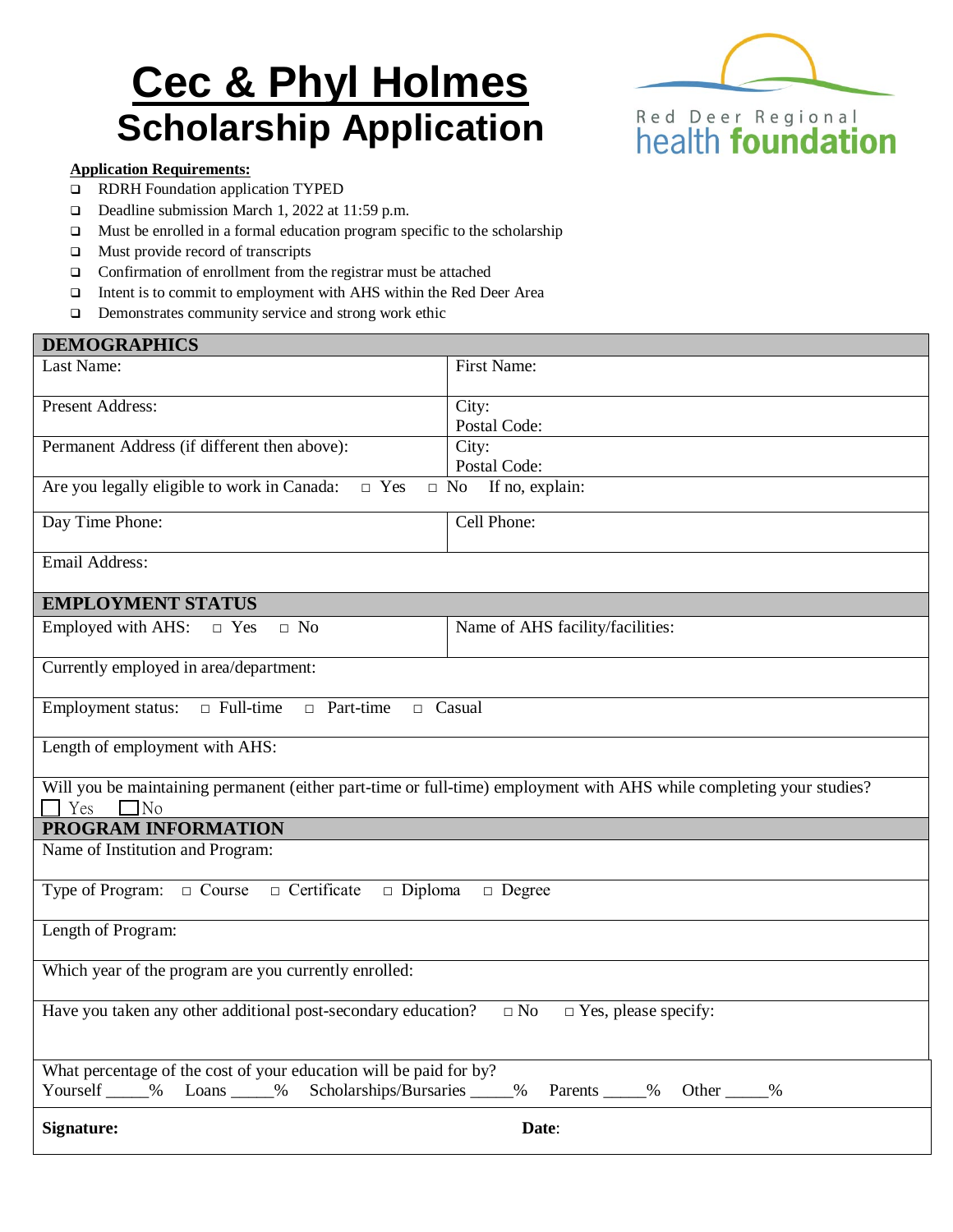

# **Cec & Phyl Holmes Scholarship Application**

*"My wife Phyl and I had been Red Deer Regional Hospital Centre donors for quite a number of years. Each year we'd review the Hospital's wish list and use it to help us decide what we would purchase for them. Following Phyl's passing I decided that I wanted to leave a legacy on her behalf. The [Red Deer Regional Health Foundation] presented me with the idea of a memorial scholarship. Shortly after the decision was made to pursue the scholarship, the Canada Revenue Agency brought forth new legislation eliminating the Capital Gains Tax on securities gifted directly to a charity. This allowed me to donate considerably more. Using securities as a gift is a win-win situation for both the donor and the receiving charity. I would certainly recommend using this method of giving." -* **(The Late) Cec Holmes**

In addition to the criteria in cover application form, the donor has requested the successful applicant:

 $\Box$  Must be enrolled in a program to build skills that could be applied in an acute care setting in the health fields of Cardiology or Respiratory Therapy.

□ Preference will be given to applicants who are continuing their education in healthcare after working in the healthcare field.

#### **APPLICATION QUESTIONS**

What are you occupational goals?

What are your long-term goals (within the next five years)?

How will this program assist you in meeting your future professional goals?

List any obstacles or challenges that will prevent you from meeting your educational goals.

List three strengths and identify how these strengths relate to the program.

How do you plan to share the information you learn now, with your colleagues in the future? Be specific and identify time frames.